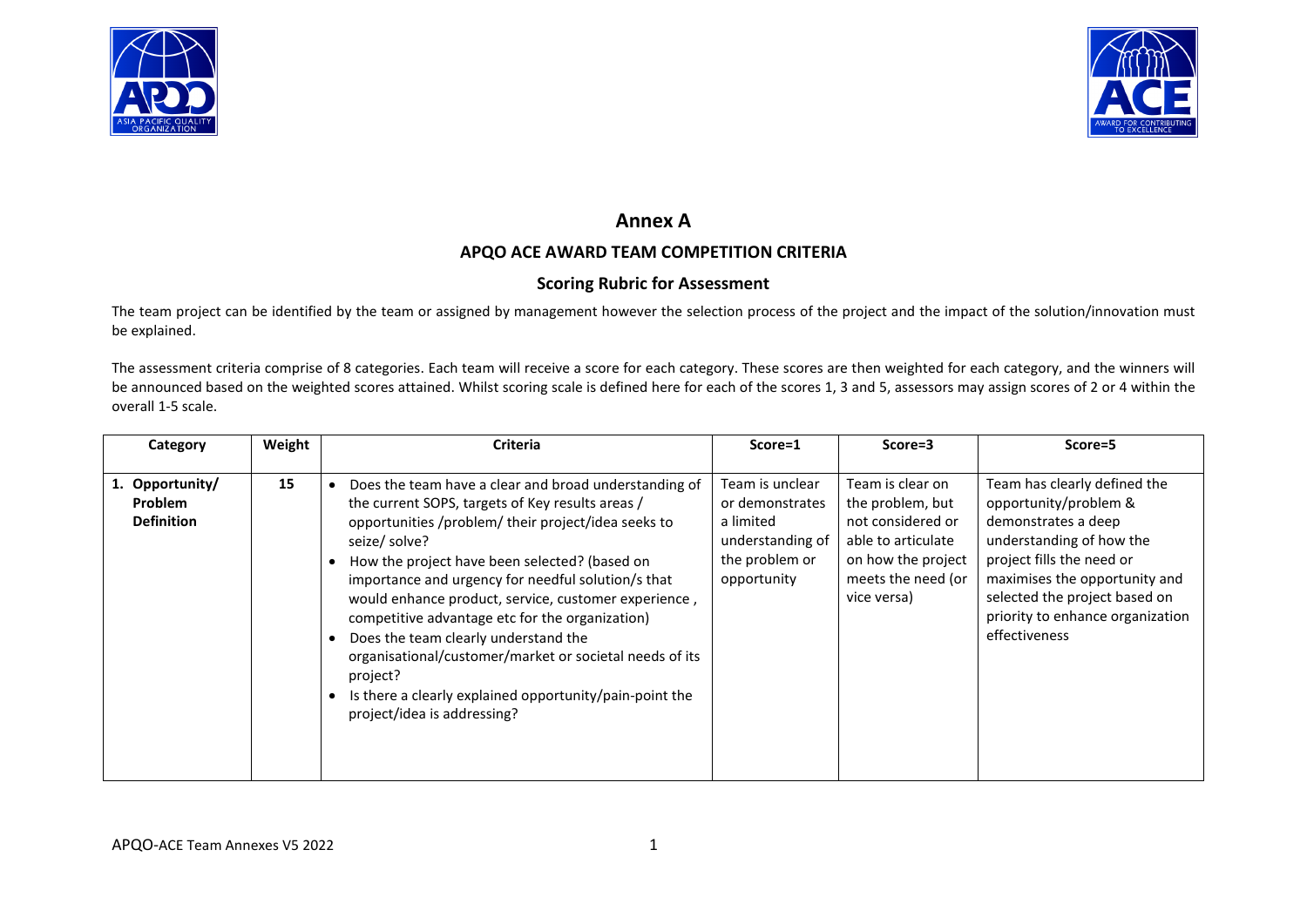



| Category                                       | Weight                  | Criteria                                                                                                                                                                                                                                                                                                                                                                                                                                                                                                                                                                                                                               | Score=1                                                                              | Score=3                                                                                                                       | Score=5                                                                                                                                                                                                                                                                                                                                                                                                                                                                         |
|------------------------------------------------|-------------------------|----------------------------------------------------------------------------------------------------------------------------------------------------------------------------------------------------------------------------------------------------------------------------------------------------------------------------------------------------------------------------------------------------------------------------------------------------------------------------------------------------------------------------------------------------------------------------------------------------------------------------------------|--------------------------------------------------------------------------------------|-------------------------------------------------------------------------------------------------------------------------------|---------------------------------------------------------------------------------------------------------------------------------------------------------------------------------------------------------------------------------------------------------------------------------------------------------------------------------------------------------------------------------------------------------------------------------------------------------------------------------|
| 2. Customer<br><b>Definition</b>               | 10                      | • Team was able to clearly define its customer.<br>The team was able to validate their assumptions.<br>• The team understands its customer's need/s and<br>expectations.<br>The team able to conceive practical solution/s?<br>• The team made changes based on what the team had<br>learned.                                                                                                                                                                                                                                                                                                                                          | Team has not<br>conducted<br>significant (or<br>effective)<br>customer<br>discovery. | Team has<br>conducted some<br>customer discovery<br>and has made<br>some adjustments<br>based on what<br>they have learned.   | Team has conducted excellent<br>customer discovery, reaching out<br>and listening to a range of<br>stakeholders in effective ways,<br>learning from their experiences,<br>and making significant<br>adjustments when necessary<br>(e.g. Interviewing stakeholders,<br>Mapping the customer process,<br>Mapping the customer journey,<br>Conducting "follow me home"<br>research, Interviewing<br>customers, Conducting voice of<br>customer surveys, Analyzing<br>competition). |
| Project/<br>3.<br>Product<br><b>Definition</b> | $\overline{\mathbf{z}}$ | Has the team clearly defined their project? (producing a<br>$\bullet$<br>product, learning or sharing knowledge, is it within the<br>scope of the job/section/department and organization<br>current needs)<br>Is the value proposition clear? (deliverables, features,<br>functions, tasks, deadlines, and ultimately costs)<br>Does their product/ project meet the defined need of<br>$\bullet$<br>the customer?<br>Has the team clearly integrated the need of their<br>$\bullet$<br>customer with their product/service/process? Is there a<br>clear understanding of what drives their customers to<br>buy a product or service? | Team has<br>unclear project<br>definition.                                           | Team has a clear<br>project but is not<br>clear on how it<br>meets the need of<br>the customers,<br>staff or<br>organization. | Team has a clearly-defined<br>product and services or<br>development aims are well<br>matched to customer needs.                                                                                                                                                                                                                                                                                                                                                                |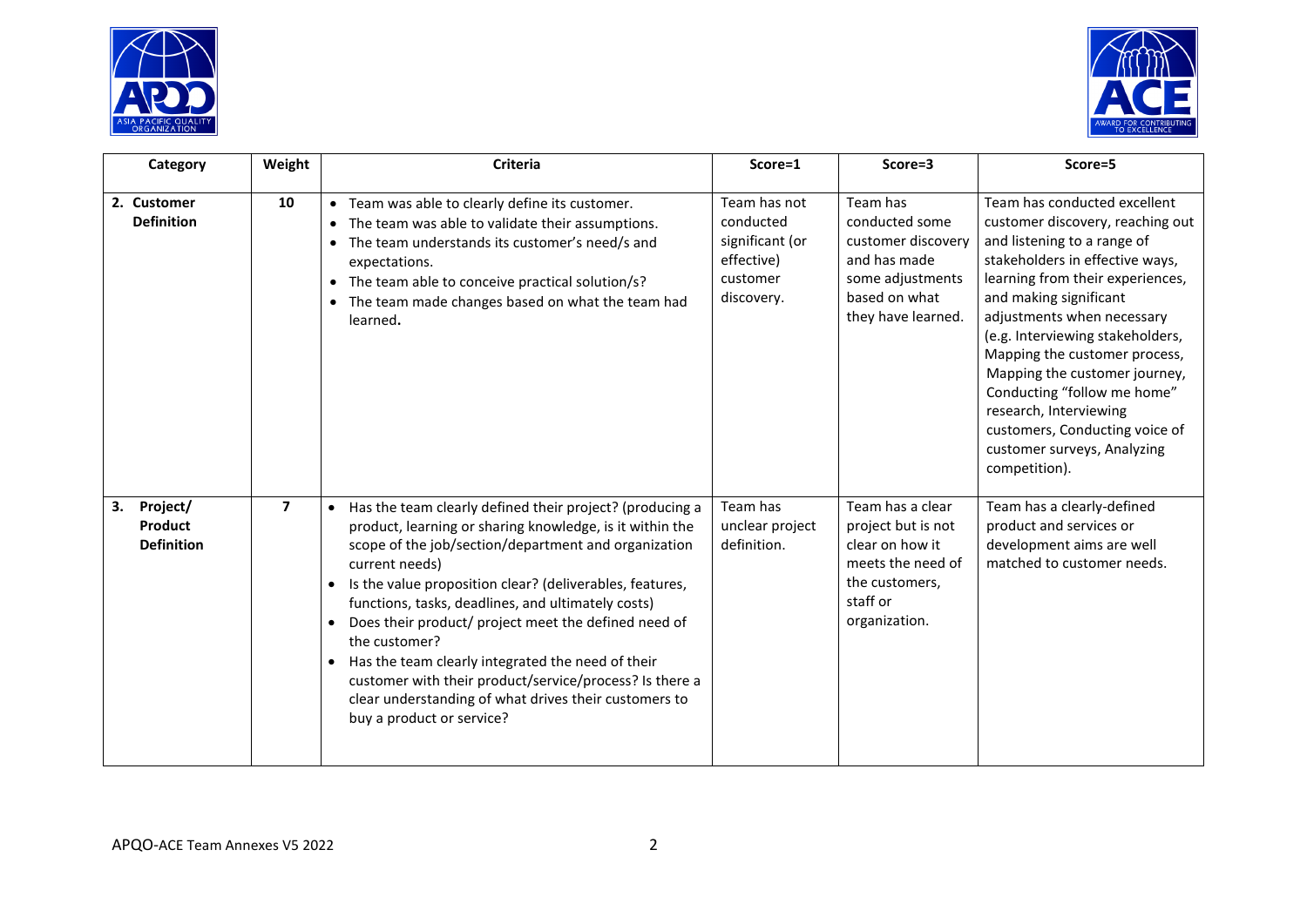



| Category                                        | Weight | <b>Criteria</b>                                                                                                                                                                                                                                                                                                                                                                                                                                                                                    | Score=1                                                                                   | Score=3                                                                                                                                 | Score=5                                                                                                                                                                         |
|-------------------------------------------------|--------|----------------------------------------------------------------------------------------------------------------------------------------------------------------------------------------------------------------------------------------------------------------------------------------------------------------------------------------------------------------------------------------------------------------------------------------------------------------------------------------------------|-------------------------------------------------------------------------------------------|-----------------------------------------------------------------------------------------------------------------------------------------|---------------------------------------------------------------------------------------------------------------------------------------------------------------------------------|
| Impact on<br>4.<br>Productivity                 | 15     | Did the team clearly identify any productivity related<br>$\bullet$<br>opportunity/problem?<br>Do the team present a practical and cost effective<br>solution to the opportunity /problem?<br>Does the solution enhance productivity /quality?<br>$\bullet$<br>Was productivity properly measured using the right<br>indicator/s by the team for the project?<br>Were potential for the team's project to be applied to<br>other departments/areas in the organization identified<br>and proposed? | Team<br>demonstrates<br>unclear or<br>limited impact.                                     | Team<br>demonstrates<br>believable impact<br>on a modest scale.                                                                         | Team has clearly defined the full<br>potential impact and every<br>opportunity seized for maximum<br>project effectiveness                                                      |
| Sustainability/<br>5.<br><b>Standardisation</b> | 8      | Has the team planned for the<br>$\bullet$<br>sustainability/standardisation of the project/<br>innovation?<br>Has the project /solution been implemented?<br>$\bullet$                                                                                                                                                                                                                                                                                                                             | Team does not<br>have a viable<br>plan for how to<br>standardise/sust<br>ain the project. | Team has thought<br>about how to<br>make the project's<br>system<br>operationally<br>sustainable, but<br>still has gaps in its<br>plan. | Team displays a well thought out<br>plan to standardise/make the<br>project's operations sustainable.                                                                           |
| Innovation<br>6.                                | 10     | Is the project distinctive from existing approaches<br>$\bullet$<br>adopted by organisation or industry?<br>Does the project challenge people to think in new<br>$\bullet$<br>ways to address customer or organisational needs?<br>The project inspired people/users to support and<br>sustain its implementation?                                                                                                                                                                                 | Not<br>fundamentally or<br>distinctively<br>innovative.                                   | Innovative;<br>different but not<br>game-changing.                                                                                      | Breakthrough innovation; high<br>achievement in realization of<br>profits market shares customer<br>satisfaction, generates internal<br>and external enthusiasm and<br>support. |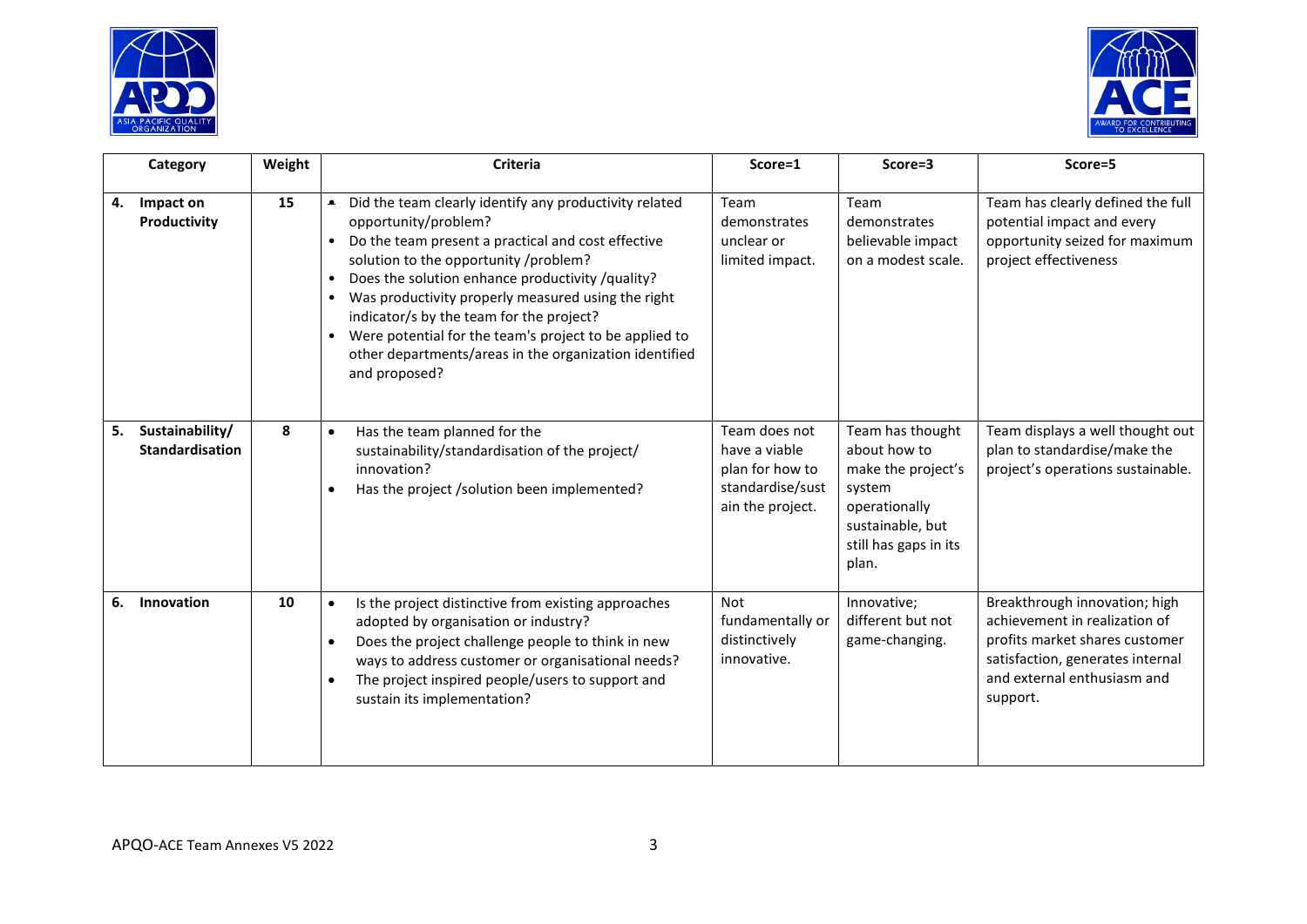



| Category                                                                   | Weight | <b>Criteria</b>                                                                                                                                                                                                                                                                                                                                                                                                                                                                                                                | Score=1                                                                                                                        | Score=3                                                                                                                                                | Score=5                                                                                                                                                                                                                                      |
|----------------------------------------------------------------------------|--------|--------------------------------------------------------------------------------------------------------------------------------------------------------------------------------------------------------------------------------------------------------------------------------------------------------------------------------------------------------------------------------------------------------------------------------------------------------------------------------------------------------------------------------|--------------------------------------------------------------------------------------------------------------------------------|--------------------------------------------------------------------------------------------------------------------------------------------------------|----------------------------------------------------------------------------------------------------------------------------------------------------------------------------------------------------------------------------------------------|
| 7.<br>Impact on<br>organisation's<br>objectives                            | 15     | How has the project/innovation made a positive<br>impact on the organisation?<br>To what extent is the innovation different and better<br>than what is currently being done?                                                                                                                                                                                                                                                                                                                                                   | Team did not<br>demonstrate the<br>impact its<br>project had on<br>the objectives of<br>the organisation.                      | Team<br>demonstrated its<br>project had made<br>some positive<br>impact.                                                                               | Team demonstrated its project /<br>innovation had made a<br>significant positive impact e.g.<br>on the quality/cost/service<br>delivery of the organisation's<br>business / operations                                                       |
| The Team, the<br>8.<br><b>Presentation &amp;</b><br><b>Other Strengths</b> | 20     | Was the presentation well delivered?<br>The team comprise of the right people to do the<br>$\bullet$<br>project?<br>Is there anything else that the team has done<br>exceptionally well?<br>Did the team include diversity of expertise necessary<br>$\bullet$<br>to accomplish its goals?<br>Did the team demonstrate strong leadership in<br>$\bullet$<br>championing the project?<br>Has the team engaged or sought advice from experts<br>and/or partners?<br>Is the team passionate and convicted in its<br>presentation? | Team is not<br>comfortable or is<br>ineffective in<br>presentation<br>skills and/or<br>team cohesion<br>and related<br>skills. | Team<br>demonstrates<br>moderate<br>presentation and<br>team cohesion<br>/related skills but<br>would benefit from<br>further guidance<br>and practice | Team demonstrates exceptional,<br>participatory presentation skills<br>that integrate all team<br>members' strengths and<br>abilities. Team is professional in<br>appearance and is strong in its<br>overall cohesion and related<br>skills. |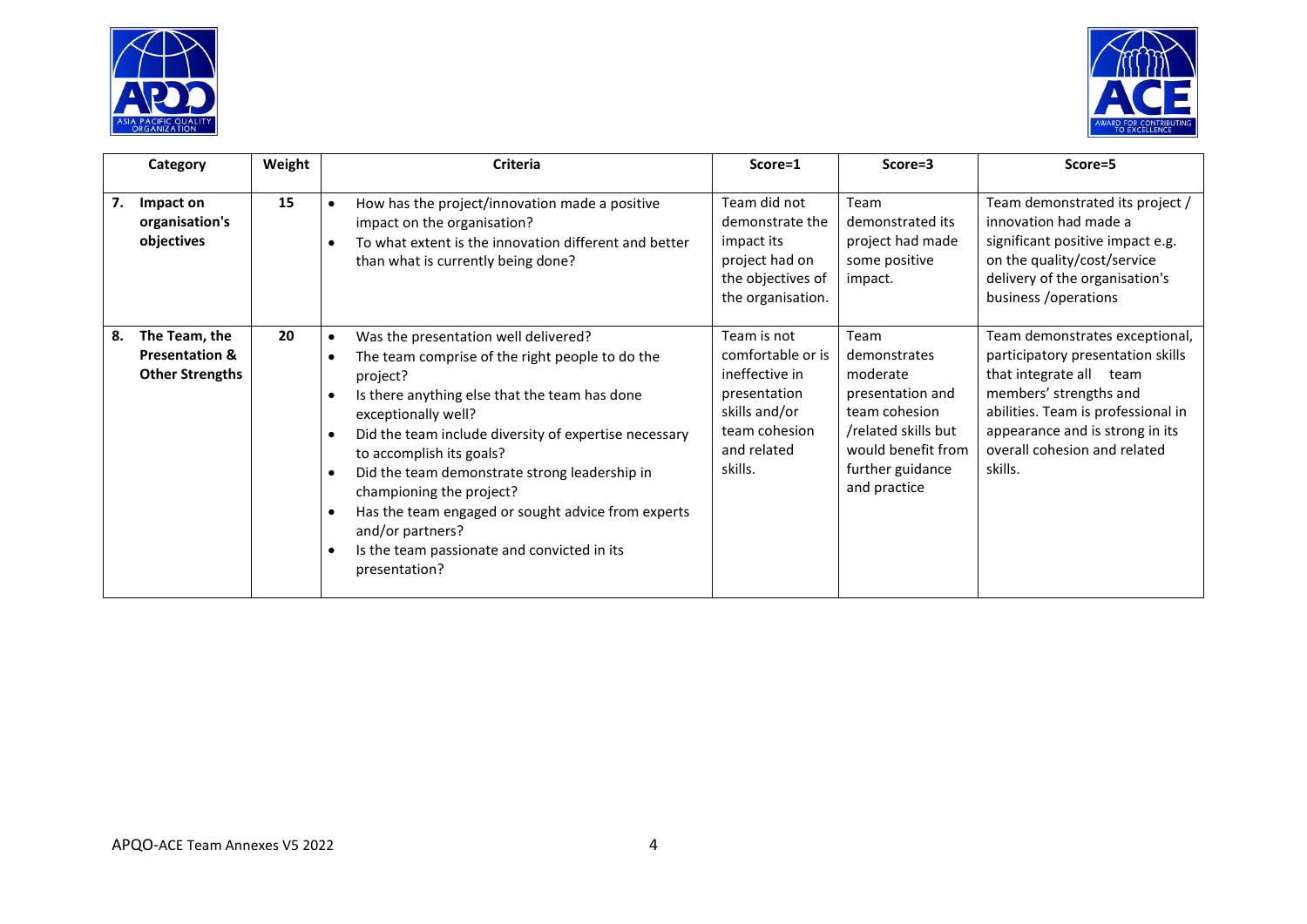



| Annex B                           |
|-----------------------------------|
| <b>ACE - ASSESSOR SCORE SHEET</b> |

| <b>Team</b><br>Name:         |                                              |                         | <b>Country:</b> |                     |
|------------------------------|----------------------------------------------|-------------------------|-----------------|---------------------|
| <b>Category</b><br><b>No</b> | <b>Items of Criteria</b>                     | <b>Score</b><br>$1 - 5$ | Weightage       | <b>Team Score</b>   |
|                              |                                              |                         |                 | (=Score x Weight/5) |
| $\mathbf{1}$                 | Opportunity/Problem Definition               |                         | 15              |                     |
| $\overline{2}$               | <b>Customer Definition</b>                   |                         | 10              |                     |
| 3                            | Project / Product Definition                 |                         | $\overline{7}$  |                     |
| 4                            | Impact on Productivity/ Value<br>Creation    |                         | 15              |                     |
| 5                            | Sustainability/Standardisation               |                         | 8               |                     |
| 6                            | Innovation /Transformation                   |                         | 10              |                     |
| $\overline{7}$               | Impact on organisation's<br>goals/objectives |                         | 15              |                     |
| 8                            | The Team, Presentation & Other<br>Strengths  |                         | 20              |                     |
|                              | Total                                        |                         | 100             |                     |
| Comments:                    |                                              |                         |                 |                     |

| <b>Recommended for</b>       | <b>Award</b>           |
|------------------------------|------------------------|
| <b>Team Presentation</b>     | ACE - $4/3/2/1$ Star/s |
| <b>Best Presentation</b>     | Yes / No               |
| Impact on Productivity       | Yes / No               |
| Impact on Innovation         | Yes / No               |
| Leverage Technology          | Yes/No                 |
| <b>Enable Transformation</b> | Yes / No               |

Name of Assessor: Signature: Signature:

Date: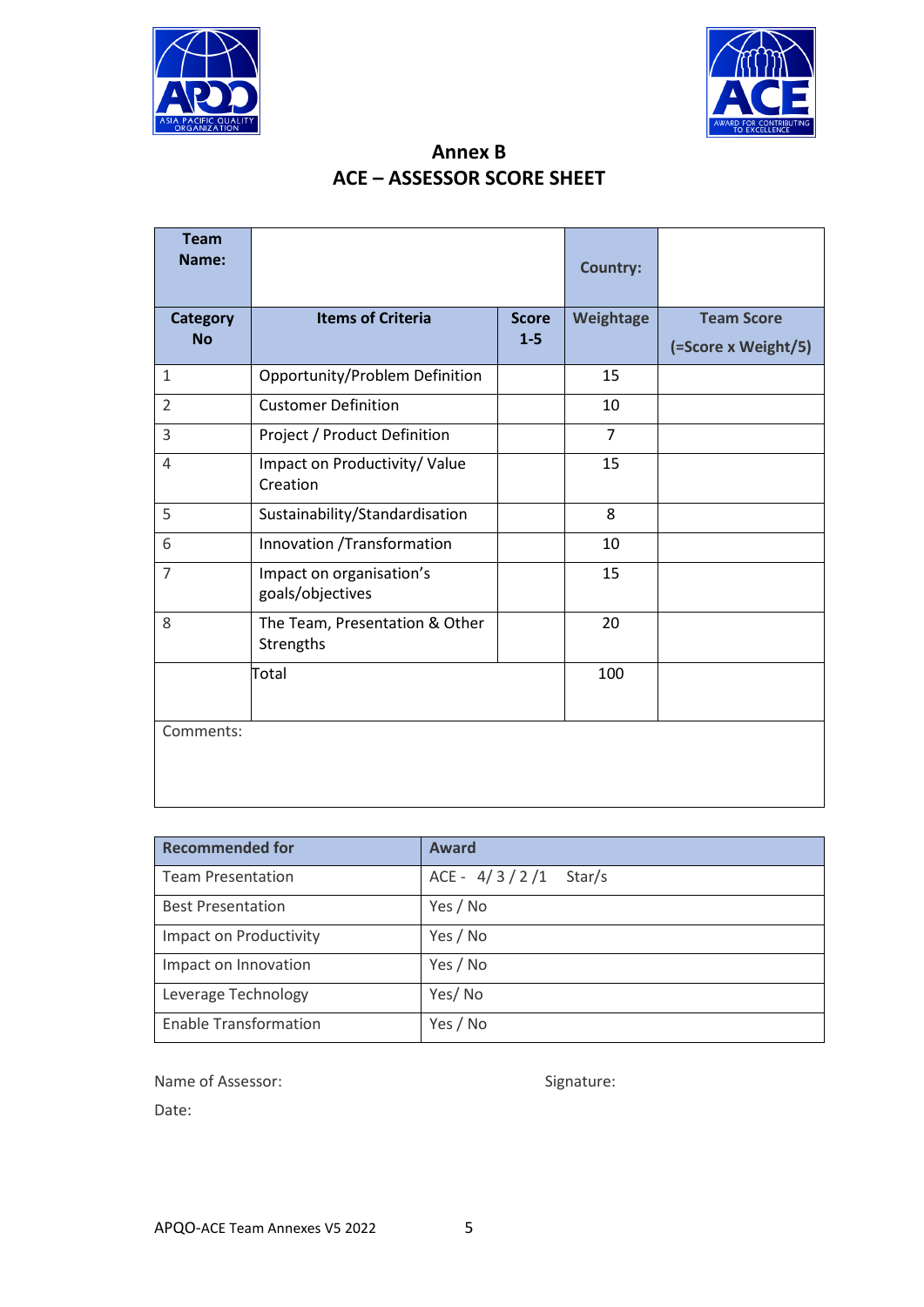



# **Annex C**

# **ACE TEAM AWARD - COMPETITION REGISTRATION FORM**

| Name of APQO Member/ Contact Person/Contact Details                                                                                                                                               |                                                             |                                                                                                |                                                                    |
|---------------------------------------------------------------------------------------------------------------------------------------------------------------------------------------------------|-------------------------------------------------------------|------------------------------------------------------------------------------------------------|--------------------------------------------------------------------|
| Organization/ Contact<br>Name of Participating<br>Person/<br><b>Contact Details</b>                                                                                                               |                                                             |                                                                                                |                                                                    |
| <b>Full Name of Teams participating</b><br>(Please provide the full & complete name as to be engraved on trophy.<br>Please note: Any changes after 15 <sup>th</sup> July will NOT be entertained) | <b>Total No of Members</b><br>in the team<br>participating* | <b>Year of National Team</b><br><b>Competition participated by</b><br>team e.g. 2020, 2021 etc | <b>Award received</b><br>e.g. Gold, Silver,<br><b>Platinum etc</b> |
|                                                                                                                                                                                                   |                                                             |                                                                                                |                                                                    |
|                                                                                                                                                                                                   |                                                             |                                                                                                |                                                                    |
|                                                                                                                                                                                                   |                                                             |                                                                                                |                                                                    |
|                                                                                                                                                                                                   |                                                             |                                                                                                |                                                                    |
|                                                                                                                                                                                                   |                                                             |                                                                                                |                                                                    |
|                                                                                                                                                                                                   |                                                             |                                                                                                |                                                                    |
|                                                                                                                                                                                                   |                                                             |                                                                                                |                                                                    |

#### **Notes:**

1) Please check for spelling of **name of teams** to ensure accuracy and please type or write in capital. This name provided by you will be used on all materials and awards.

2) Names of all Team Members in each team participating the competition can be included in the PowerPoint slides being submitted as materials

3) \* For 2022 Team Registration Fee is USD 1200 per Team including up to 4 members payable to APQO. For additional Team members**,** leaders, facilitators, supporters Fee is USD 235 per person. The team fee/participation fee includes both ACE competition and the full conference for two months. Please register individual members with APQO using the prescribed form to obtain the access for the conference and make payments.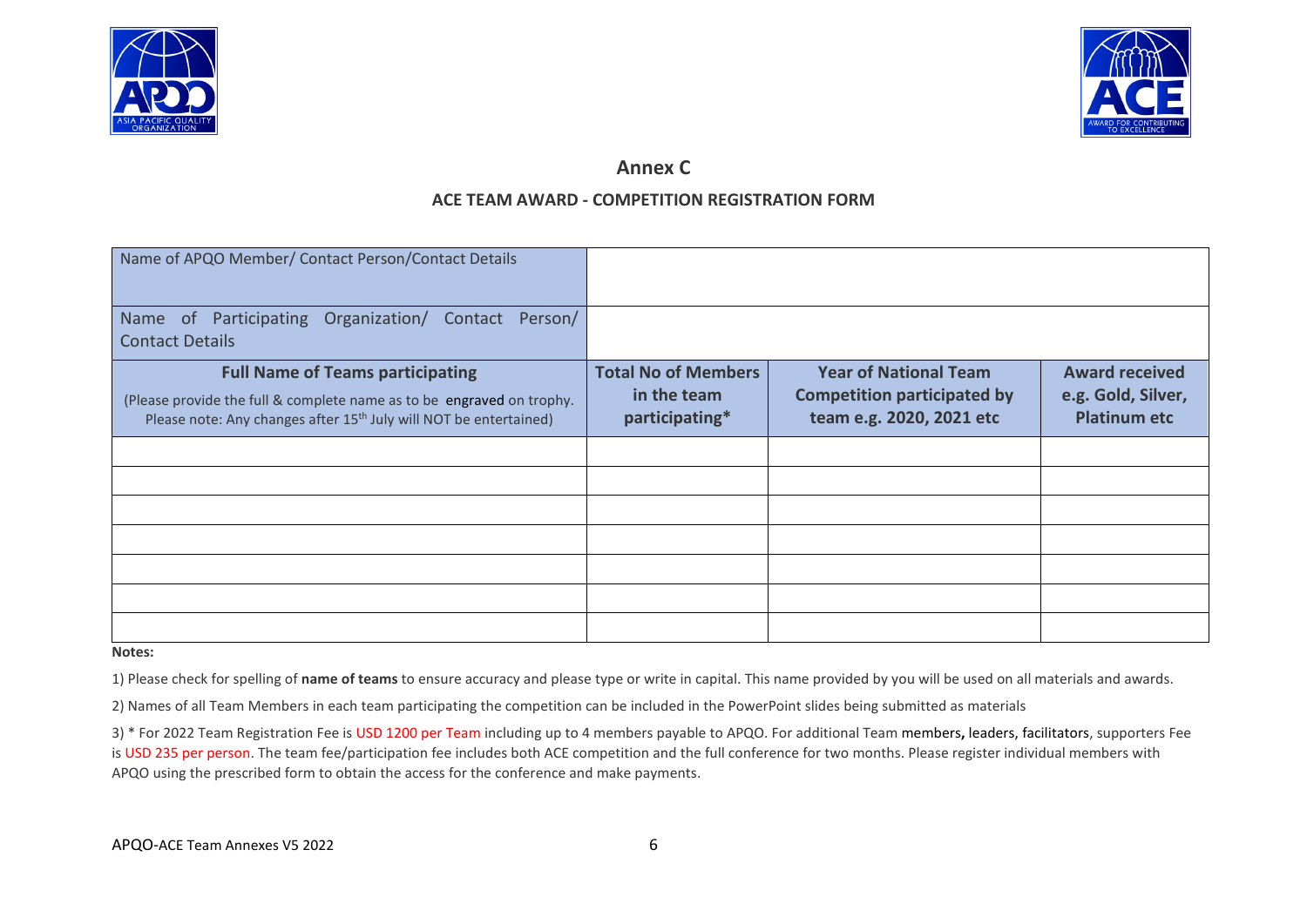



# **Annex D**

## **TEAM REPORT / PRESENTATION MATERIALS**

All presentations should be prepared in Microsoft PowerPoint and must be in English. If video is used it will be included as part of the *10* minutes allocated per team.

Project undertaken by a team and completed in last 36 months from date of competition – highlight.

Measurable results/ impact on productivity/ innovation and include both quantitative and qualitative measures.

Presentation guided by ACE Team Awards Competition Criteria.

## **Guide to Team Report for submission to organisers**:

- 1. to be the Team's presentation in **MS Power Point slides** version (20 MB Max).
- 2. good for maximum of **10 minutes talk time** The team decides on number of slides to fit their maximum **10 mins talk time**.
- 3. For PowerPoint slides submitted to Organisers, every slide include speaker notes at the bottom area of the PowerPoint briefly to facilitate understanding by the assessors and their pre-presentation reading as desk top preparation.
- 4. Teams are requested to make full use of the 10 minutes to share their project.
- 5. Teams can include criteria item number on the PowerPoint slides. This can help the Assessors focus on your content vis a vis the criteria.
- 6. Team can highlight the "innovation" and or efforts supporting "transformation ". Also, can share how and where Technology was exploited or used to improve or benefit organisation and or customers

**Note**: The maximum file size for PowerPoint file is 20 MB for ease of delivery via email. Use the lowest possible resolution for photos and graphics and for back ground use plain slides for backgrounds to help you keep the presentation within the 20 MB size limit.